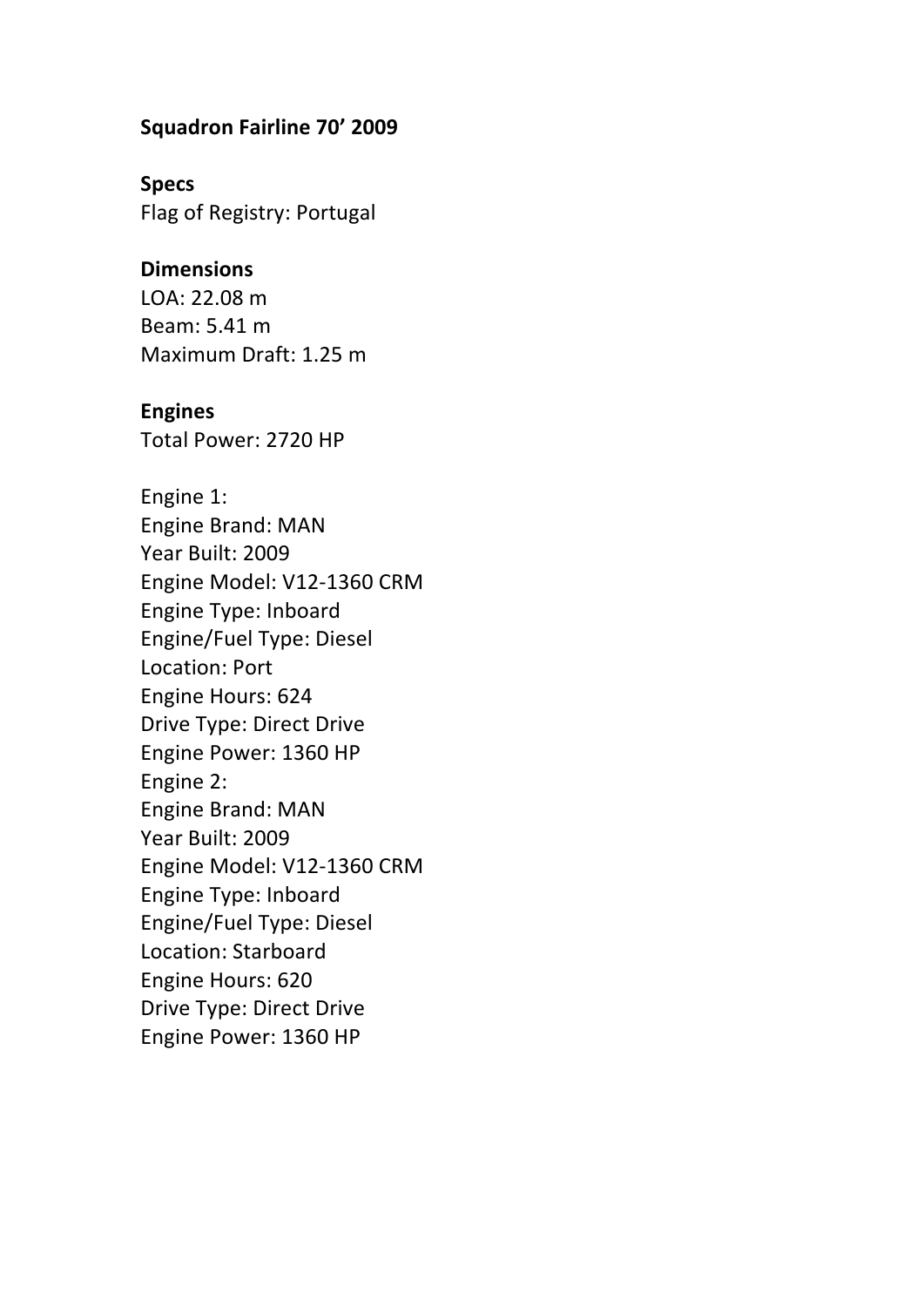#### **Tanks**

Fresh Water Tanks: 2 Stainless steel (740 Liters) Fuel Tanks: 2 Stainless steel (2050 Liters) Holding Tanks: 3 Plastic (80 Liters)

### **Accommodations**

Number of single berths: 6 Number of double berths: 2 Number of cabins: 5 Number of bathrooms: 4 Convertible Saloon

### **Electronics**

Radio Log-speedometer Radar Autopilot TV set Repeater(s) Plotter DVD player Navigation center Compass CD player VHF GPS Depthsounder Cockpit speakers

### **Inside Equipment**

Air conditioning Bow thruster Fresh water maker Air compressor Sea water pump Oven Dishwasher Microwave oven